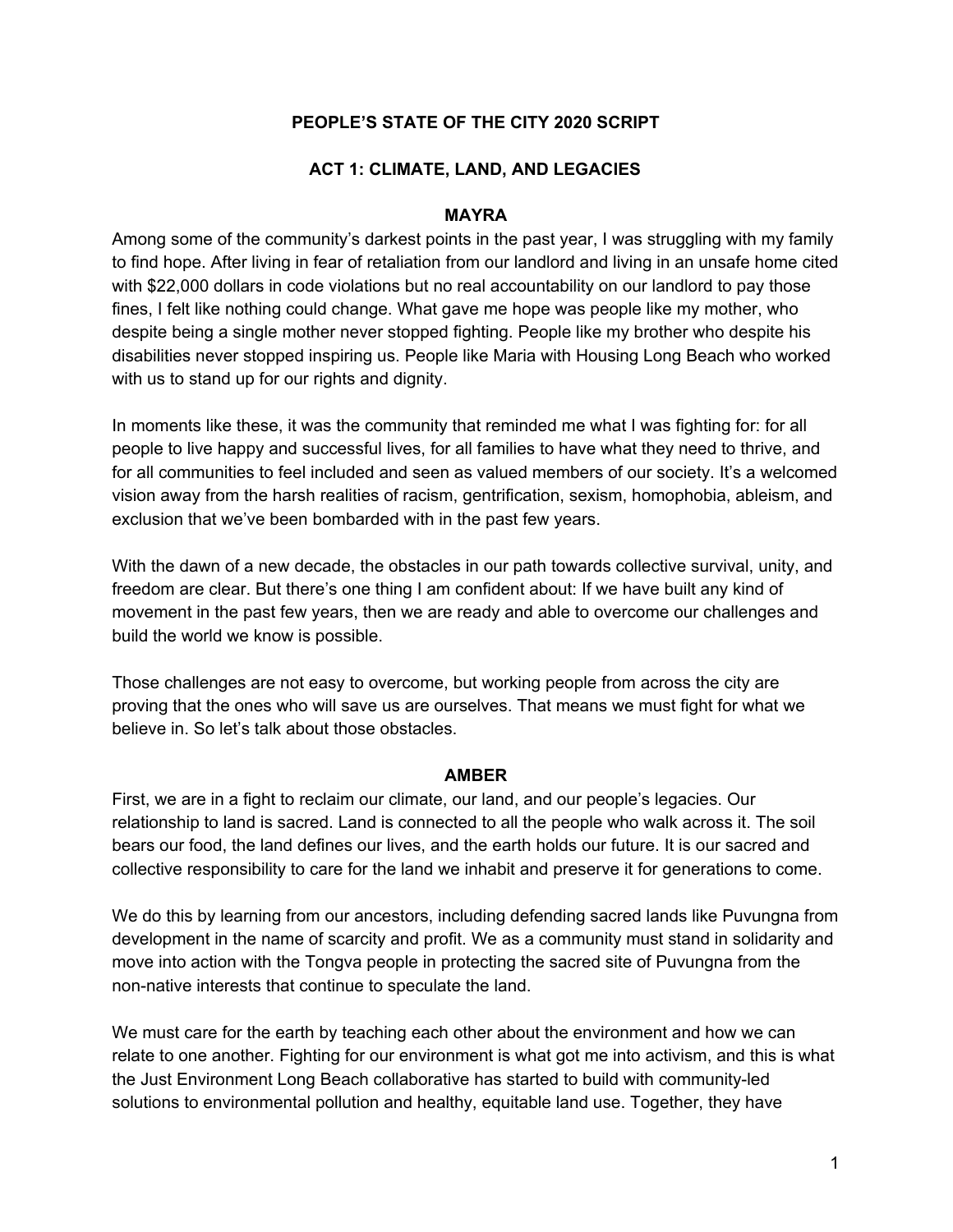popularized environmental education and made it accessible for people through bus tours and leadership trainings to build community knowledge about how pollution sources, land use, and transportation shape our neighborhoods and impact our health.

Understanding how we as people are connected to the land we walk on and the air we breathe helps us understand how we are connected to one another despite our differences. If we want to achieve a better future where all people have their needs met and can live fulfilling lives, we must see value in each other because of the color of our skin, the language we speak, and the places we come from.

At the end of the day, wealthy interests who control our environments try to divide us with imaginary borders and constructed differences so they can continue to exploit our land, exploit our communities, exploit our labor, and keep people fighting each other. To that, we say abolish these borders, abolish these divisive tactics, and abolish racism!

#### **MAYRA**

In 1926, Long Beach hosted one of the largest white supremacists marches in the LA area at Bixby Park.<sup>1</sup> So when modern day white supremacists announced their plans to rally in Bluff Park and spread their hateful ideology in 2019, the Long Beach community organized and marched against racism and facism. Even more people came together a few months later to push ICE out of Long Beach and march for the dignity and humanity of the caravan migrants reaching the U.S. border. How's that for reclaiming our legacy?

If we truly see ourselves reflected in each other, then we will reject the ideas that political and physical walls can separate us. When we start to look at people who look completely different from us or have completely different experiences from us and we see our fate intertwined with theirs, our individual freedom and liberation from oppression becomes inseparable, regardless of how dark the situations may be.

Three years ago to this month after some of the darkest days, the city's immigrant community and allies came together to begin an amazing journey that would change the course of Long Beach history. After facing a lack of political support and intimidation from the Long Beach Police Department, the Sanctuary Long Beach coalition not only won the Long Beach Values Act to limit police collaboration with ICE, but also established the Long Beach Justice Fund to provide free legal representation to immigrant residents facing deportation.

On top of that, the Justice Fund was established to provide universal representation so any immigrant could get legal help regardless of their background. With the Justice Fund created, the City of Long Beach allocated \$250,000 to jump start the fund and was able to get an

<sup>1</sup> Pulido, L., Barraclough, L., & Cheng, W. (2012). A Peoples Guide to Los Angeles. University of California Press. pg. 170.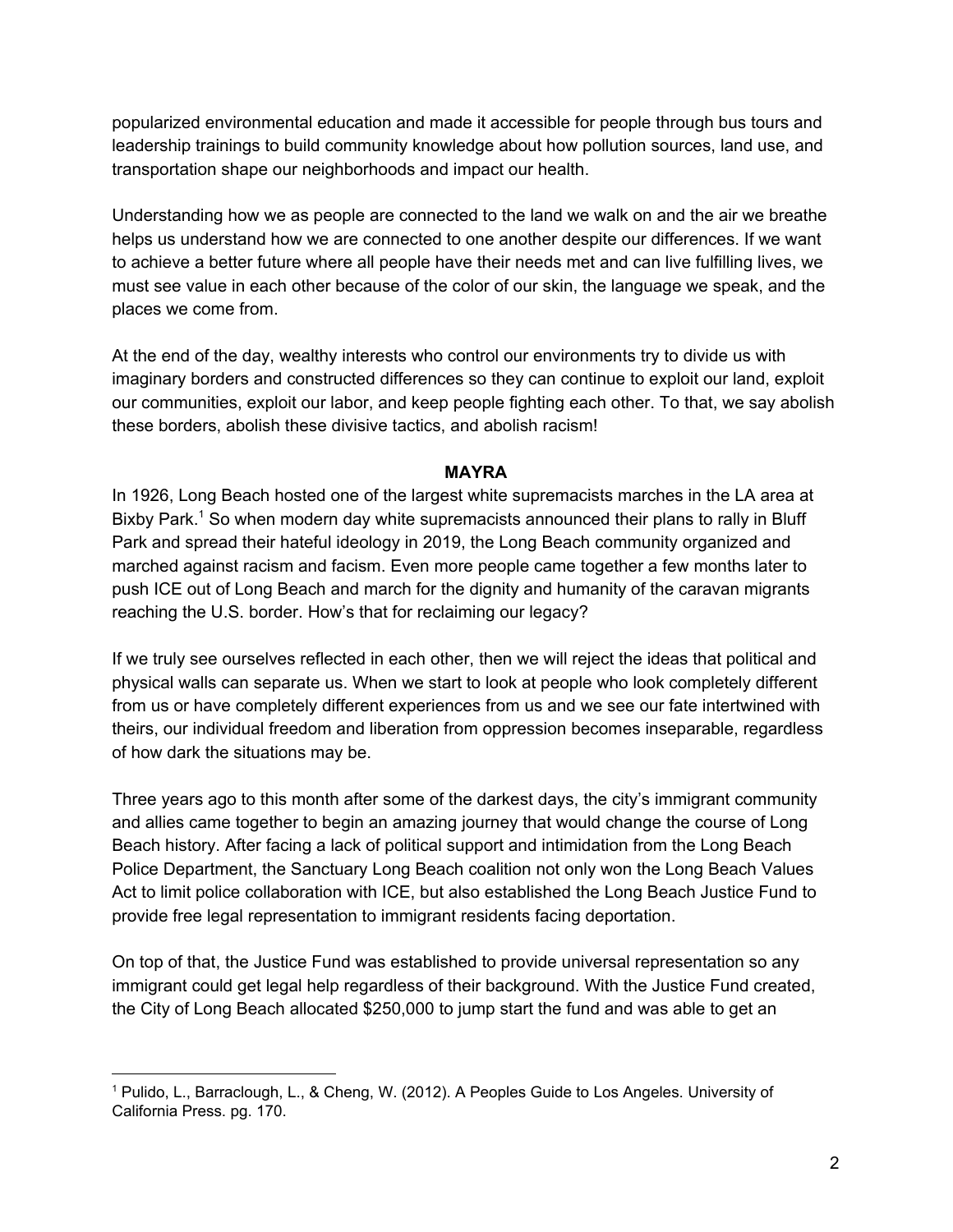additional \$100,000 from the Vera Institute for Justice, bringing the total legal aid to \$350,000. How's that for representation?!

The Long Beach Justice Fund has put Long Beach on the frontlines of protecting immigrant communities, as we now join four other California cities with similar funds and are now part of a network of eighteen other cities across the United States doing similar efforts.<sup>2</sup> As of February 2020, eighteen Long Beach residents have been given a fighting chance to challenge their deportation case and now have legal representation in court because of the Long Beach Justice Fund. This includes eight young children who now have a fighting chance to continue growing up in Long Beach. Because the community came together and organized, we are helping to keep families together and changing people's lives, like we have for Marco.

Marco is a long-time resident of Long Beach who migrated with his family to the United States as a child. Growing up, he struggled with poverty and trauma, and he got caught up in the criminal justice system. Despite this, he made great efforts to improve his life and completed both anger management and substance abuse programs. Although Marco was detained for six months and not initially eligible for a bond hearing, his attorney provided to him through the Long Beach Justice Fund fought for him and succeeded in getting him released on bond. Let me hear you make some noise if you believe everyone like Marco should have a fighting chance at freedom!

We are going to have more stories like Marco's so long as we continue to have racist immigration laws. Unfortunately not all of our community members can afford to buy their freedom under our racist, classist, and monetized criminal justice system. Tonight, I'm proud to announce that after months of discussions, planning, negotiating, and even taking trips to San Diego to learn from our allies fighting for freedom in the borderlands, the Sanctuary Long Beach coalition is launching the Long Beach Liberation Fund to bail out and free our immigrant neighbors from immigrant detention and bring them home!

# **AMBER**

People like you and I are making history. With these new efforts, this means that: ONE, Long Beach police are limited from working with ICE agents; TWO, the Long Beach Community Defense Network will activate community members to help prevent deportation pick-ups; THREE, detainees will be eligible for free legal representation regardless of their background; and FOUR, they will now have the chance to be bailed out of detention while they fight their deportation cases. This is what true sanctuary looks like!

We've come a long way from the white supremacy marches in the streets, but this is about more than just belonging and justice, and we have a lot of work ahead of us. First, the City of Long Beach's \$250,000 investment in the Long Beach Justice Fund expires this Summer and will be

<sup>&</sup>lt;sup>2</sup> Safety and Fairness for Everyone (SAFE) Network. 2019. Vera Institute <<https://www.vera.org/projects/safe-network/>>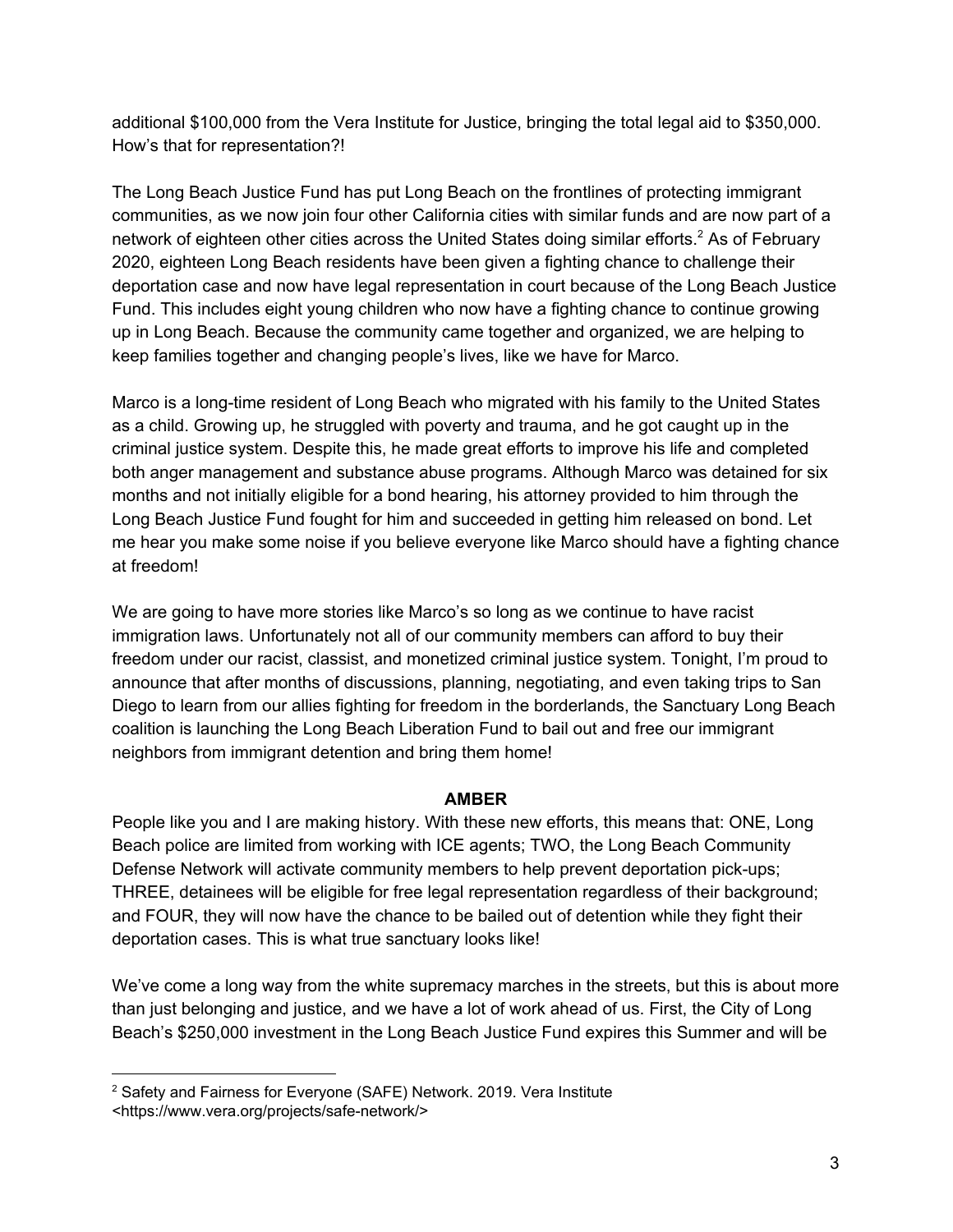up for a vote in the next budget cycle. We need to show the Mayor and City Council that legal representation matters because people matter, and families matter.

Because immigrants facing deportation do not have the guarantee of an attorney to represent them, 70 percent of detained immigrants face deportation alone.<sup>3</sup> Providing legal representation promotes due process and dignity, and results in better outcomes—in fact, represented immigrants are up to ten times more likely to establish a right to remain in the United States.<sup>4</sup> If you support the City of Long Beach continuing to contribute to the Long Beach Justice Fund, let me hear you make some noise!

Second, we now have a Liberation Fund that needs money for people's freedom! Thanks to the support from our allies at the Orange County Justice Fund, we now have the ability to liberate our people and fight back against the the federal administration's greed and exploitation over the immigrant community.

In the coming months, the Sanctuary Long Beach coalition will be calling on our community to step up and help contribute to the Liberation Fund through fundraisers, house parties, and much more. Unlike the Justice Fund, the Liberation Fund will be completely community-funded and powered by people who believe in freedom like you all do. Help join the effort and stay in the loop by following the coalition on Facebook and Twitter @SanctuaryLB. Every dollar into the Liberation Fund means one dollar closer to someone's freedom!

# **ACT 2: COMMUNITIES FIRST**

# **AUDRENA**

Good evening! My name is Audrena Redmond, I am an unapologetic organizer with the California Faculty Association and Black Lives Matter Long Beach, and I am honored to help carry you through the next part of our journey.

Our fight to reclaim our land and people is not the only obstacle facing us in the years to come. Over the past couple years and months, working people young and old have challenged the status quo ideas of what it means to have a safe community where everyone is valued and has worth.

When the foundation of our society is built around making money and the idea that something or someone is only valuable when there is money attached, then we are left with the problems we see today: crime, violence, displacement, exclusion, and apathy. What would happen if communities were actually first?

<sup>3</sup> Transactional Records Access Clearinghouse (TRAC) "Details on Deportation Proceedings in Immigration Court," accessed September 19, 2019, https://trac.syr.edu/phptools/immigration/nta/ 4 Ingrid V. Eagly and Steven Shafer, "A National Study of Access to Counsel in Immigration Court," University of Pennsylvania Law Review, 164, no. 1 (2015), 1-91, https://perma.cc/82F5-WE2D.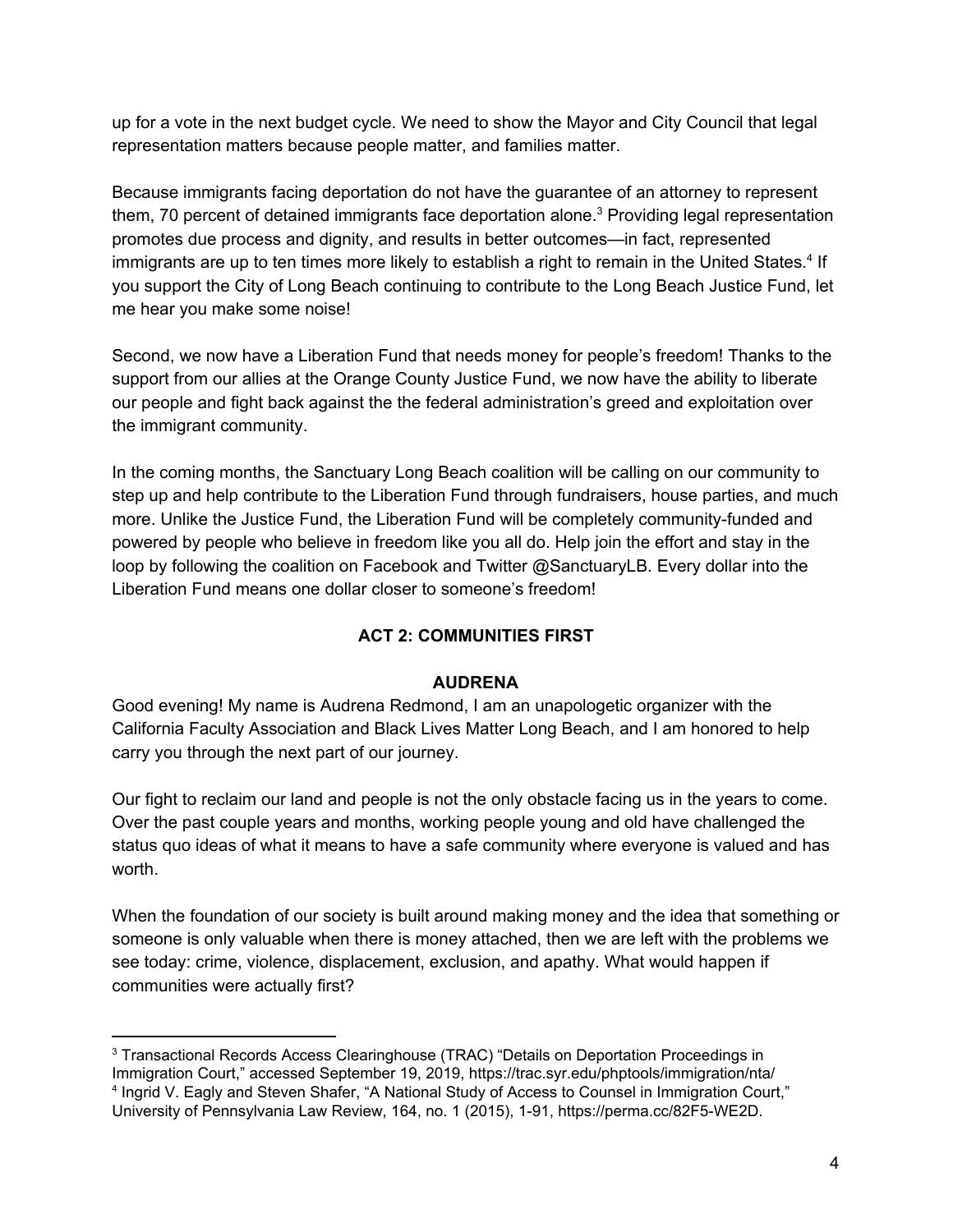Too often, working people and people of color are left out of the decision-making that impacts our lives—whether through laws purposefully excluding us or people in positions of power imposing their will. In my lifetime, I have known for my people and myself too many occasions where the color of our skin has led to the denial of our dignity and humanity. It can be hard, but trust me, we still rise!

I have the power to change things, just like you all do, even if it's just sharing knowledge and raising our consciousness. So here we go: In Long Beach, we are situated in one of the wealthiest parts of the world and home to some of the wealthiest industries (such as the Port of Long Beach), yet people continue to be left behind. Our struggle for value and worth is both personal and financial, which is why 2019 was the start of working people taking the fight to the budgeting process!

If communities were first, our schools would be safe spaces where every student can be supported to reach their full potential--and this is what people want! That's what hundreds of people have demonstrated over four Saturdays by attending day long forums on how the Long Beach Unified School District can use funding meant for high-needs students to close the achievement and discipline gaps that exist. These forums helped parents and students better understand the school district's budgeting process and give their direct input into how students of color, low-income students, foster youth, special education students, and english language learners could be better supported to graduate.

These forums were just one part of a historical settlement reached between community groups and the school district over the district's misallocation of at least twenty-four million dollars meant for high-needs students through the state's Local Control Funding Formula, or LCFF for short.<sup>5</sup> When parents, students, and community come together, we can reimagine our schools and engage the community in decisions that matter! Let's make some noise for the parents and advocates involved in making all this happen! We make LCFF work!

But engaging parents and students does not stop with the budget. Late last year, Superintendent Christopher Steinhauser announced his retirement at the end of this school year after eighteen years in the position. Now, the third largest school district in California in one of the country's most diverse cities is looking for a new superintendent and it's a process that everyone has a stake in. The district has 71,800 students in 85 schools throughout Long Beach, Lakewood, Signal Hill, and Avalon on Catalina Island. $6$  More than two-thirds of the students live in lower-income households and over eighty-seven percent of the student population are Black, Indigenous, or students of color. 7

<sup>5</sup> Rivera, S. (2019, July 4). Settlement Reached After LBUSD Accused of Misallocating Funds Meant For Disadvantaged Students • Long Beach Post News.

<sup>6</sup> Long Beach Unified School District: <http://www.lbusd.k12.ca.us/District/>

 $7$  Data collected by the California Department of Education (CDE) through the California Longitudinal Pupil Achievement Data System (CALPADS). Cumulative enrollment counts can be found in the chronic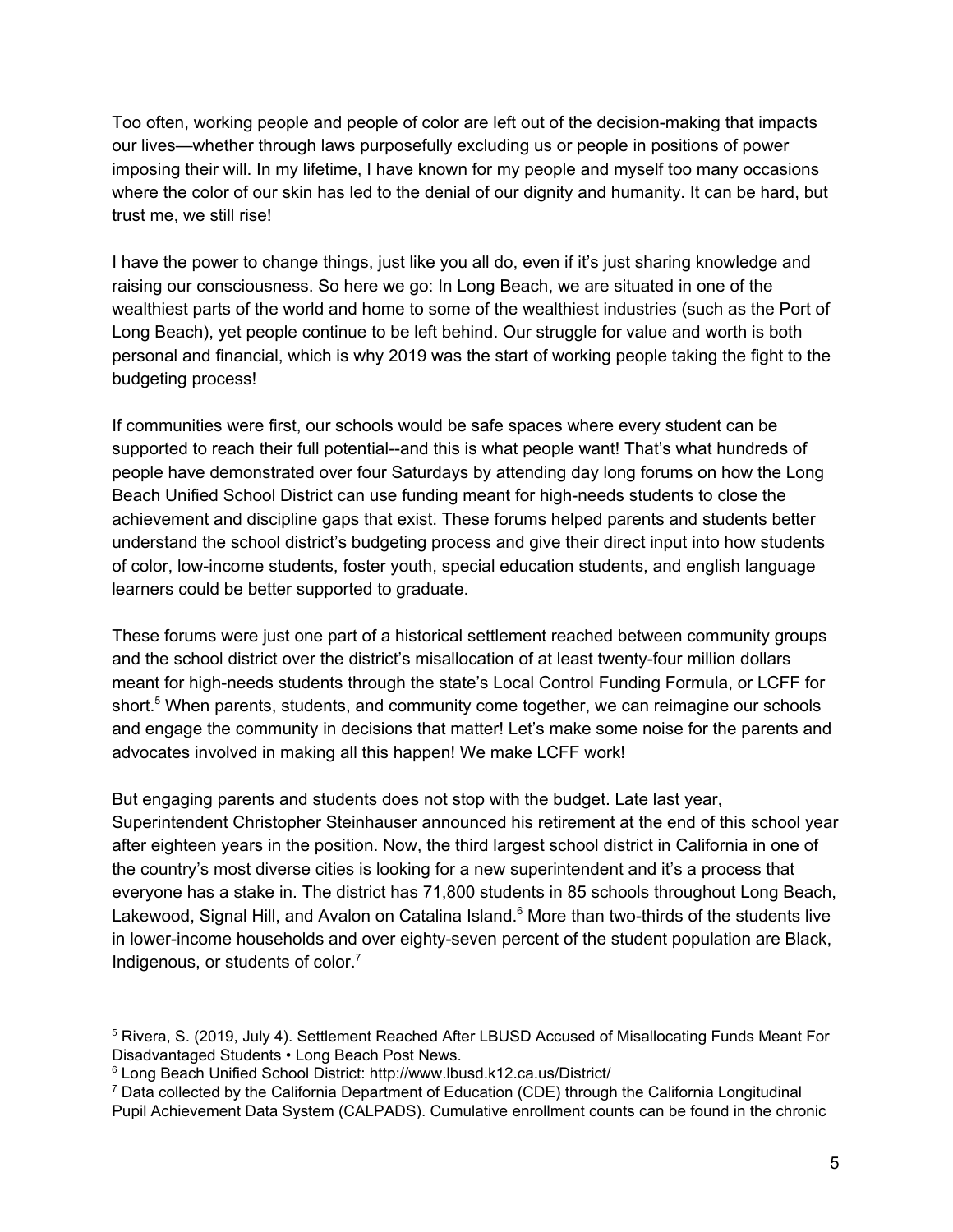Yet, somehow, the outgoing superintendent and Board of Education have decided to dismiss doing a national search for this important position and have reluctantly settled to search for a new superintendent only in California and with limited public engagement to a select few stakeholders.<sup>8</sup> What?! That ain't right, our students deserve the best. This new Superintendent will guide our schools into the next decade and our community deserves to be heard and engaged in the process to find the best that there is. Make some noise if you agree!

If communities were first, prioritizing education and young people would mean focusing on the youngest among us--I'm talking about babies and children! Those first five years of a child's development are critical steps for someone's future and every child should be nurtured for success.

This is why I'm inspired by the parents, caregivers, and community organizations that are all part of the Best Start Central Long Beach partnership. Together, they are creating the best possible community for families and young children from ages 0 to 5. Now, they are calling on the community to transform the lives of children and their families by engaging in a participatory budgeting process to decide how \$450,000 dollars should be spent on community-identified priorities.

This participatory budgeting process is not only a way to support community projects that build parenting skills or improve access to childcare and housing, it's a way to empower people to get involved in budget decisions that will impact their lives. Since the Long Beach Coalition launched participatory budgeting in 2014, people from across the community have learned the value and worth that comes from democracy and getting involved in the decisions that have a direct impact on people's lives.

If you want to help turn community ideas into funded projects that you can vote on, get involved with Best Start Central Long Beach! If we value democracy and building power, we hope that others in the community and government will build off these efforts and include more participatory budgeting, especially in the city's budget process!

If communities were first, the traditional ways we think people are kept safe would be transformed--and that's happening. Five years ago, people in Long Beach and voters in California passed Proposition 47 to give people second chances and transform our justice system into one that heals people instead of harming people.

Because of Proposition 47, California has reinvested hundreds of millions of dollars from prisons and jails into community-based crime prevention programs proven to keep our neighborhoods safer. Hundreds of thousands of Californians have sought to reduce old felony convictions,

absenteeism data files provided by the CDE Data Reporting Office at:

<https://www.cde.ca.gov/ds/sd/sd/filesabd.asp>

<sup>&</sup>lt;sup>8</sup> Munguia, H. (2020, January 23). Long Beach Unified lays out process to choose next superintendent.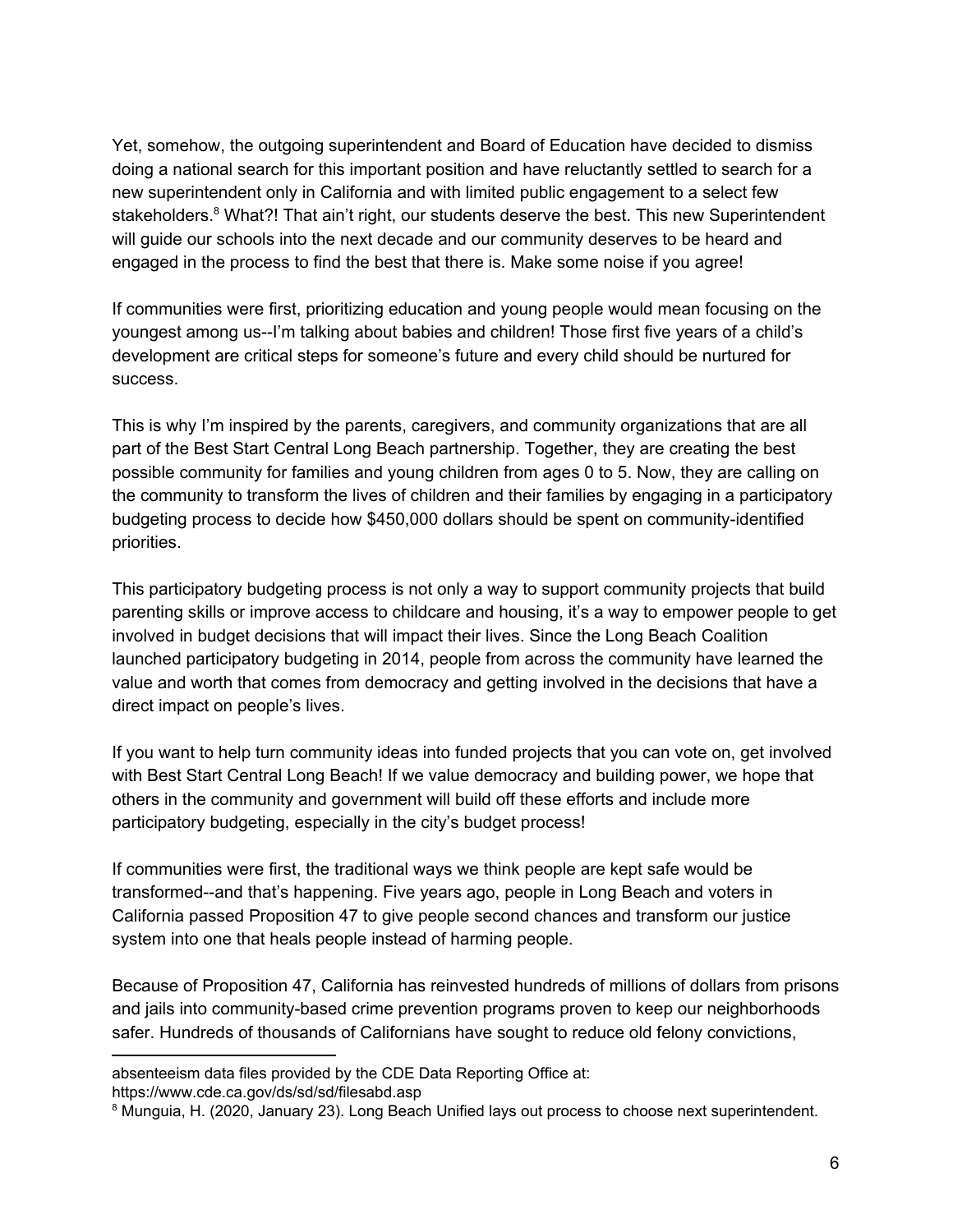which has opened up access to opportunities like jobs, housing, and family reunification. California now has an infrastructure to connect crime survivors with trauma recovery services that our community needs for healing.

Five years later, Proposition 47 has paved the way for new people to continue reimagining and rebuilding our society into a safer and more inclusive community. This is how working people successfully got the Los Angeles County Board of Supervisors to outright reject building a new women's jail and mental health jail and instead build a mental health treatment facility.<sup>9</sup> Special shoutout to Los Angeles-based Dignity and Power Now and the Black Lives Matter regional network for all their work to make this a reality!

This is how immigrant communities banded together to successfully ban private prisons and immigrant detention facilities from operating in California<sup>10</sup>. Now, corporations like the GEO Group will no longer profit off immigrants because of this state wide work!

This is how community members and city employees came together to successfully prevent the Long Beach Police Department from taking over the Long Beach Airport after years of anti-labor tactics from city management prioritizing profit over people's safety. This is how people have started to stand up for real accountability and transformation of our police department.

Imagine what would happen if we used our resources to give everyone a home instead of a ticket. Imagine if we had trained mental health professionals respond to mental health emergencies instead of police officers with guns. Imagine if we each knew a neighbor on our block who we could call in a domestic dispute instead of having to rely on officers trained to shoot.

Reducing our reliance on police is more tangible than we think, and the newly formed Long Beach Coalition for Abolition and Transformation wants you to be part of this movement. On February 24th, you are all invited to join the coalition for a community dialogue to re-imagine public safety beginning at 6:30pm at Revive 7th Street Church.

It is up to us to resist the profit-driven interests and politicians who maintain the status quo and tell us that public safety comes at the cost of our own harm. We as the people can transform our society for the better! Make some noise if you are ready to continue building on this momentum in the next decade!

If communities were first, the most marginalized within our society would be prioritized and included. This is what equity means: just and fair inclusion into a society where everyone can participate, prosper, and reach their full potential. Some strides have been made in Long Beach, like the city's commitment to fund the Office of Aging with an equity lens and offer a new

<sup>9</sup> Lau, M. (2019, February 13). In landmark move, L.A. County will replace Men's Central Jail with mental health hospital for inmates

 $10$  Koseff, A. (2019, October 12). California bans private prisons and immigration detention centers.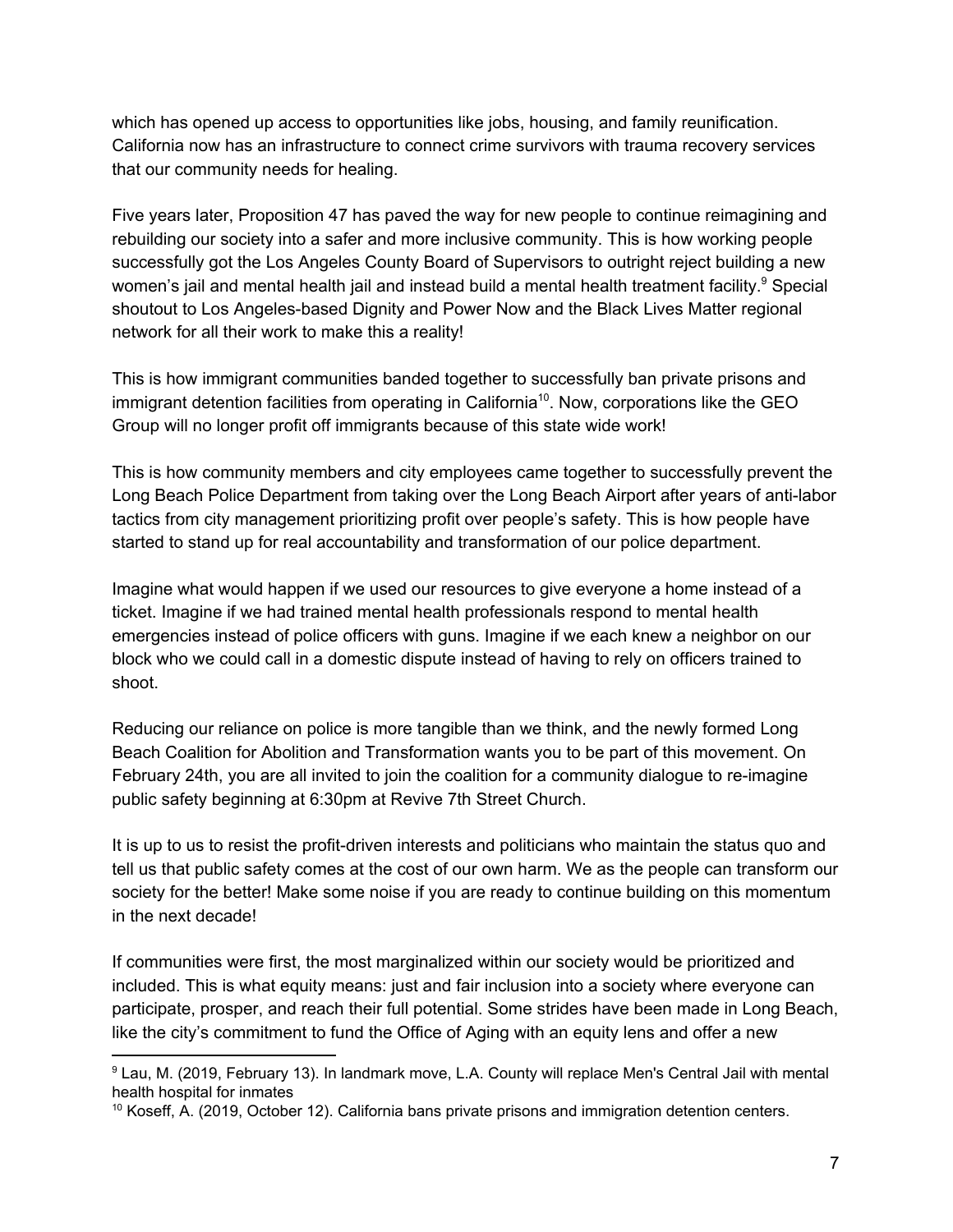leadership program for older adults, or the city's continued implementation for the Language Access Policy, which requires city documents and services to be available in Spanish, Khmer, and Tagalog.

In reality, we still have a long way to go until we achieve our commitment to equity. Equity acknowledges that there are deliberate, powerful, and alienating barriers to marginalized communities that won't just go away after a year or two. And the longer these issues go unfunded and not cared for, the more the inaction makes the most vulnerable people suffer. For example, the city passed a Language Access Policy in 2014, but it still continues to be underfunded seven years later. So what does that cost us?

The City of Long Beach opened a new \$533 million dollar Civic Center last year<sup>11</sup> that while fancy, offered a majority of services and directions in WHAT: English only! Thanks to the advocacy of parents and community members speaking at city council about how difficult navigating these public services were, members of the Language Access Coalition were able to give input to city staff about how today's city hall could be improved for all residents of Long Beach. We call on the city to further this commitment and fully fund the Language Access Policy for the first time in the city's history!

But our people are persistent and resilient! Because of people like Amber who have pushed the Long Beach Unified School District to create more gender neutral restrooms in schools, transgender students will have spaces free from bulllying. Because of the hundreds of people who rolled out to Cambodia Town to march in last year's May Day march, Long Beach stood up in solidarity with workers across the world. This is how we build movements and bridge our communities in connection to one another! I hope to also see you out in the street on Friday, May 1st for the May Day Long Beach march in support of International Workers Day.

Finally, if communities were first, we would change the entire way we fund our schools and neighborhoods. That's why young people are leading the way to gather signatures and ensure the Schools and Communities First ballot measure qualifies for the November 2020 ballot.

If we as a community pass the Schools and Communities First measure, \$12 billion dollars every year will be given to schools and local communities across California by closing corporate property tax loopholes and ensuring corporations pay their fair share.<sup>12</sup> Take Google for example, which has a giant corporate building in West Los Angeles. This means that instead of Google paying as low as six dollars per square foot because of corporate loopholes, they would pay three-hundred to four-hundred dollars per square foot just like the other properties in the same neighborhood.<sup>13</sup>

<sup>&</sup>lt;sup>11</sup> Munquia, H. (2019, July 1). Long Beach opens new \$533 million City Hall, Port Headquarters on July 29.

<sup>&</sup>lt;sup>12</sup> Analysis: The California Schools and Local [Communities](https://www.socalgrantmakers.org/resources/analysis-california-schools-and-local-communities-funding-act) Funding Act, Southern California Grantmakers  $13$  IBID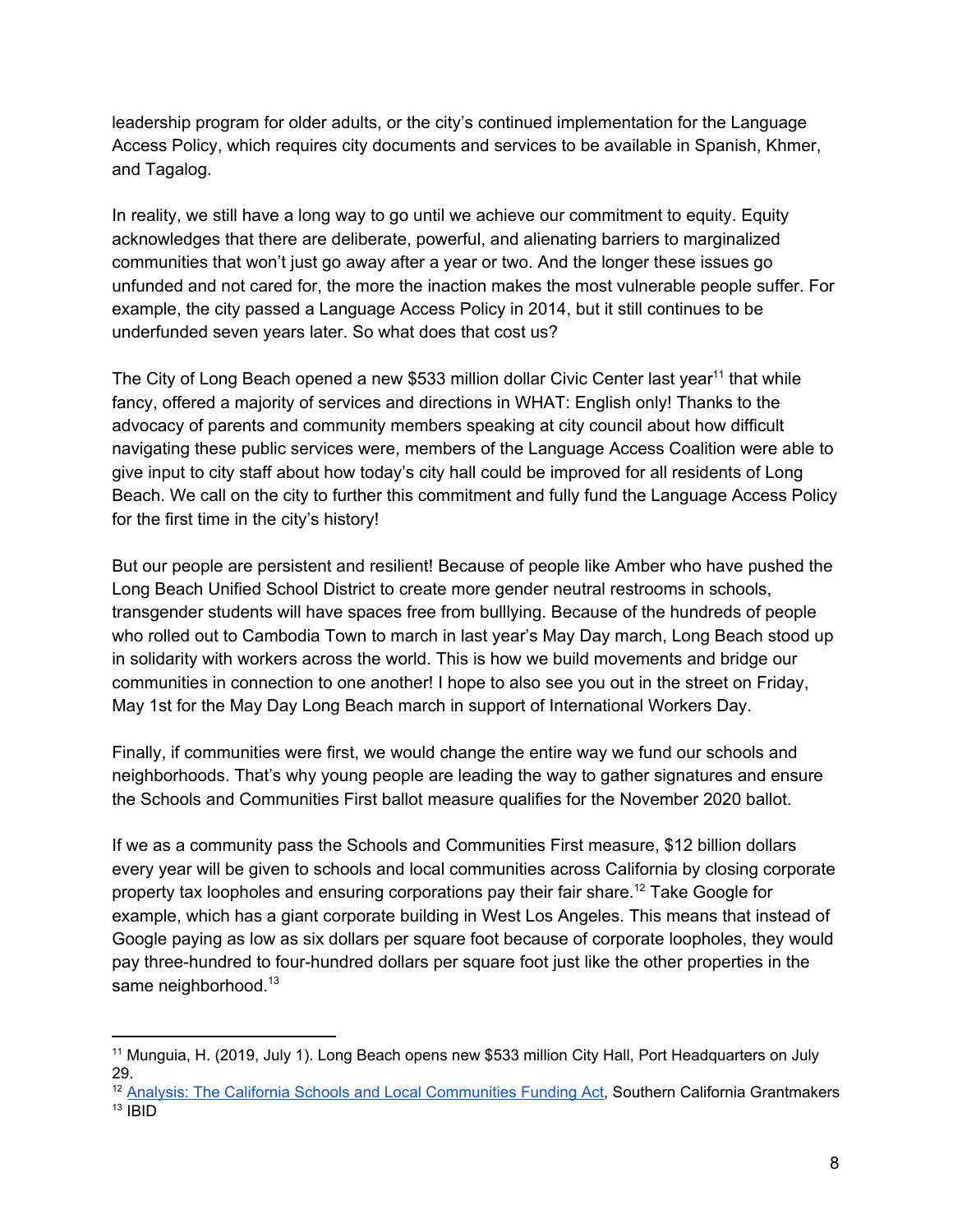Los Angeles County alone is expected to receive \$3.6 billion dollars. Even more, Long Beach would see nearly \$25 million dollars come into our city's general fund.<sup>14</sup> This means a wealth of new resources for our city to do the right thing and invest in the programs and services that actually keep communities safe, such as parks, libraries, housing, language access, the Justice Fund, mental health services, and our health department.

We could begin to reverse the historic trend of our health department getting less than 1% of our general fund while the police department gets 44% of those resources, and they're still asking for more.<sup>15</sup> We can begin to truly invest in the support our communities need and create a city budget that works for the people, not private interests.

# **ACT 3: HOUSING FOR ALL**

# **LEANNA**

Hello, Long Beach! Wow, what a night this has been so far. Right? My name is Leanna Noble and I have lived and organized in many cities and towns, but Long Beach time and time again has been my true home. Take it from this former union organizer, the fight for justice and peace lives strong to this day!

The People's State of the City would not be BY the people without tackling the biggest obstacle of our time: the housing crisis. Raise your hand if you or someone you know has faced a massive rent increase, been displaced from a community, seen gentrification in a neighborhood, or has had to live on the street. That's exactly what I thought. Unfortunately this is our reality.

I gotta tell you, this is not new. When some neighbors and I were fed up with the rent hikes and displacement happening to seniors and low-income families in the 70's, yes the 1970's, we thought we would end everything by creating the Long Beach Housing Action Association. It was the perfect time to engage people in Long Beach who were getting agitated by the appearance of the Ku Klux Klan AGAIN, so we kicked off our campaign for rent control by plastering the Downtown area with flyers and posters on the first day of a new "little" event in town called the Long Beach Grand Prix.

People in Long Beach waged a good fight and brought together anti-racist organizers with housing justice organizers, but little did we know we would have such a long and windy road ahead of us. But here we are now.

2019 was the year that reiterated that our vision of providing safe, healthy, and affordable housing for everyone is one of the most controversial and dangerous ideas ever in a society dominated by the need for profit and wealth. So long as slumlords and developers continue to prioritize profits without any accountability, oversight, and regulation, we will be in a housing

 $14$  IBID

<sup>&</sup>lt;sup>15</sup> City of Long Beach Financial Management - Fiscal Year 2020 Budget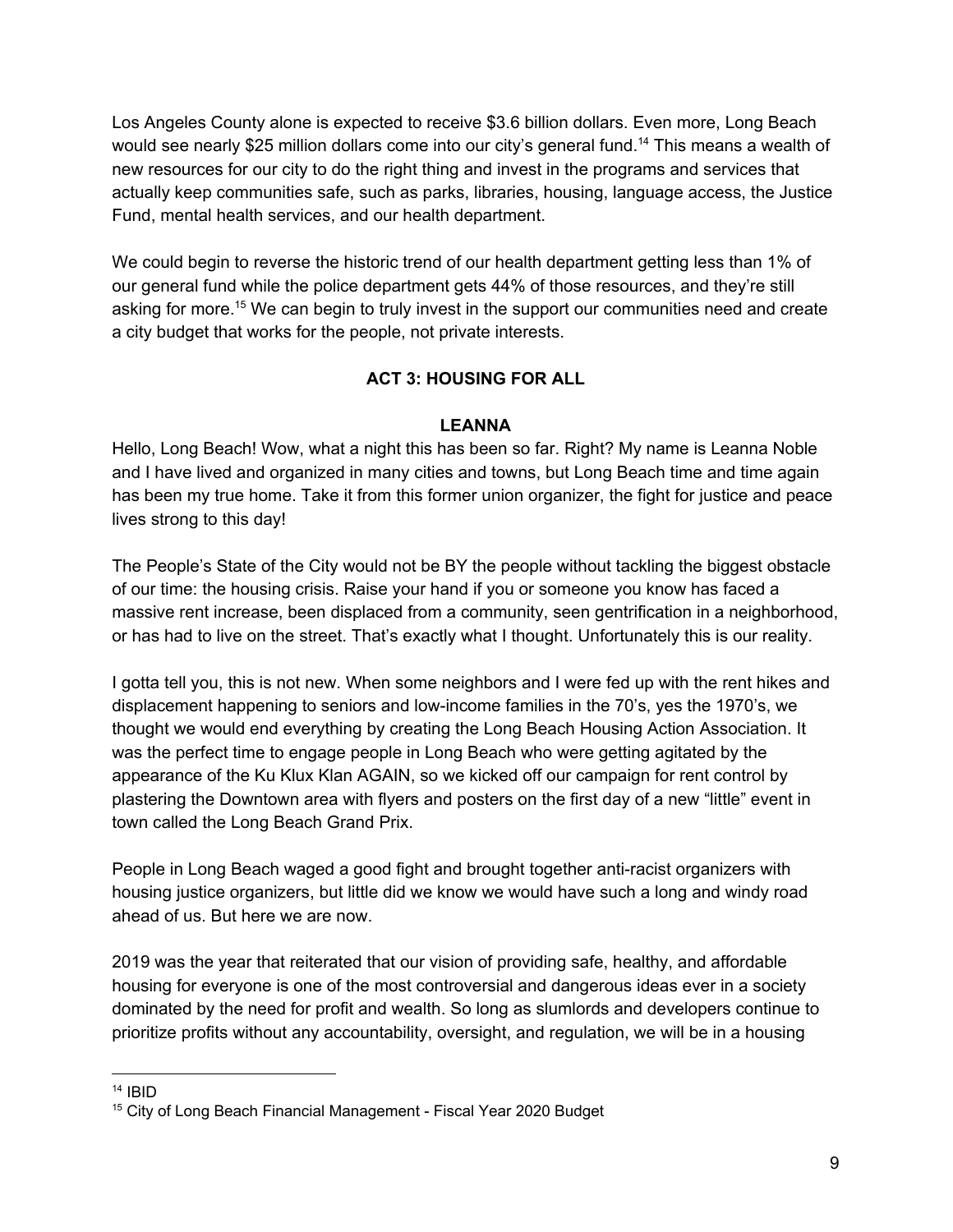crisis. The fact is that in our country, there has always been government regulation in the housing market, whether that was public housing, renter protections, or rent control. Today should be no different, and our elected officials should not get away with scapegoating people over private interests!

This past year was a huge year for housing justice. In a big step for the movement in Long Beach, the Housing Justice Coalition formed as a group of organizations and individuals committed to improving the lives and circumstances of low-income, working class tenants in the City of Long Beach. The housing crisis has reached a point where collective action is the only recourse to push back against a City that has prioritized the interests of developers in the name of economic development over us: the people.

So what progress has come out of this momentum? Unfortunately, the only real positive action came by way of our state government, but it's no small deal. We're talking about the Tenant Protection Act, which became the law of the land this January! What does it do you ask? A few big things.

ONE, it caps annual rent increases to five percent plus the consumer price index, or ten percent, whichever is lower. TWO, rent cannot be raised more than once a year. THREE, people cannot be evicted without just-cause after living in a unit for twelve months. And if you are being evicted by no-fault of your own, you may be entitled to relocation assistance.<sup>16</sup> Make some noise for this huge victory across California!

With the Tenant Protection Act passing in September 2019 but going into effect this past January, a huge gap emerged causing vulnerable tenants to be taken advantage of by greedy landlords. The Housing Justice Coalition mobilized, and worked with Council allies to develop a moratorium on no-fault evictions in Long Beach. Ultimately the voices of the people were heard, the City passed the moratorium ensuring vulnerable tenants were not being taken advantage of.

This wasn't the only gap from the state law that was addressed with local action. Just last night, the community rallied together once more to win an emergency ordinance that will soon close the substantial remodel loophole in the Tenant Protection Act. Now, landlords must prove they have permits to remodel units instead of threatening to displace tenants.<sup>17</sup> Best of all, this ordinance is retroactive to January 1 so tenants currently facing wrongful displacement will be safe for now! Let's give a round of applause to all the tenants, families, seniors, youth, and allies who put in the work to help pass the Tenant Protection Act, eviction moratorium, and remodel ordinance!

The new state law didn't bring all good things however. Before the state even passed the law, community members in Long Beach pushed for and won a citywide tenant relocation ordinance

 $16$  Chandler, J. (2020, January 6). Here's how California's new rent control law works.

<sup>17</sup> Munguia, H. (2020, February 12). Long Beach closes 'substantial remodel' loophole in Tenant Protection Act.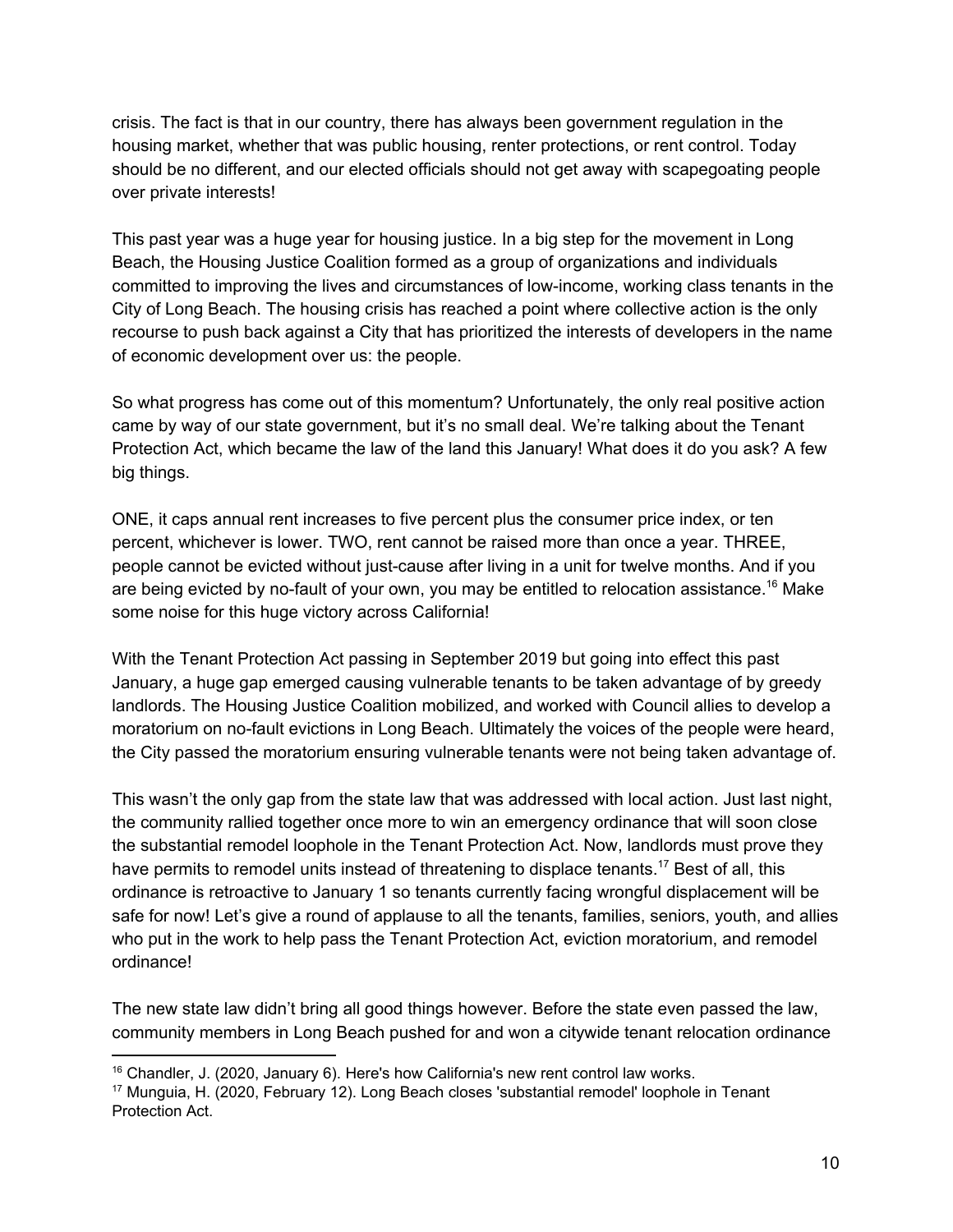that provided relocation payment equal to two months rent.<sup>18</sup> Yes, that's right, TWO months worth! The new state law only provides relocation payments of one month's rent. As usual, the Long Beach City Council saw the state law as a minimum that they were okay with, just like the landlords wanted.

Ultimately, the city council repealed the Long Beach Relocation Ordinance. Now the City Council has argued that tenants are still protected--but we know that from real experiences in the community, there's a big difference between one month and two month's rent, especially if moving means having to put up first and last month's rent on top of a security deposit.

It gets worse. After a lengthy process, the City Council created a new law that expands the use of short term rentals in Long Beach, like AirBnB.<sup>19</sup> Now, property owners can list up to three properties without limitations, opening the door for corporations to steal housing off the market and build ad-hoc hotels in neighborhoods. Let me emphasize this: If I own three properties in Long Beach, I can have all three on home sharing websites like AirBnB.

Why does this matter? Long Beach is a renter's city. Renters makeup sixty percent of the city, and we are the majority.<sup>20</sup> But with this new law allowing multiple listings for multiple days a year, the front door is wide open for landlords, developers, and corporations to continue stealing valuable housing off the market while our neighbors are pushed out onto the street.

We can stand here today and say that our city leaders have NOT been standing up for the rights of working class tenants here in our city. People's homes and livelihoods are on the line, and it is our collective action that will end homelessness. That's why people across the city are continuing to learn their rights and organize their buildings as tenant unions and seize the power that we have as a collective. When we stand together, we win!

Look around. This is our community, and we will need each other as we look towards our future obstacles. Eight years ago, former Mayor Bob Foster and the City Council unanimously passed the Downtown Plan, which paved the way for the luxury development you see around us today. 21

So what was missing from that plan? Real community benefits. Benefits like job requirements for Long Beach workers, actual permanent jobs, investment into long-neglected neighborhoods, and most importantly, affordable housing in any new developments. Yes, despite the largest housing mobilizations ever seen in the City to that date, Mayor Foster and the City

<sup>&</sup>lt;sup>18</sup> Munguia, H. (2019, December 4). Long Beach repeals tenant relocation ordinance, but ensures renters will still have protections.

<sup>&</sup>lt;sup>19</sup> Ruiz, J. (2020, January 22). Council caps un-hosted short-term rentals at 1,000 with new law  $\cdot$  Long Beach Post News.

 $20$  Chandler, J. (2020, January 6). Here's how California's new rent control law works.

<sup>&</sup>lt;sup>21</sup> Staff Reports. (2012, January 11). Council Adopts Downtown Plan • Long Beach Post News.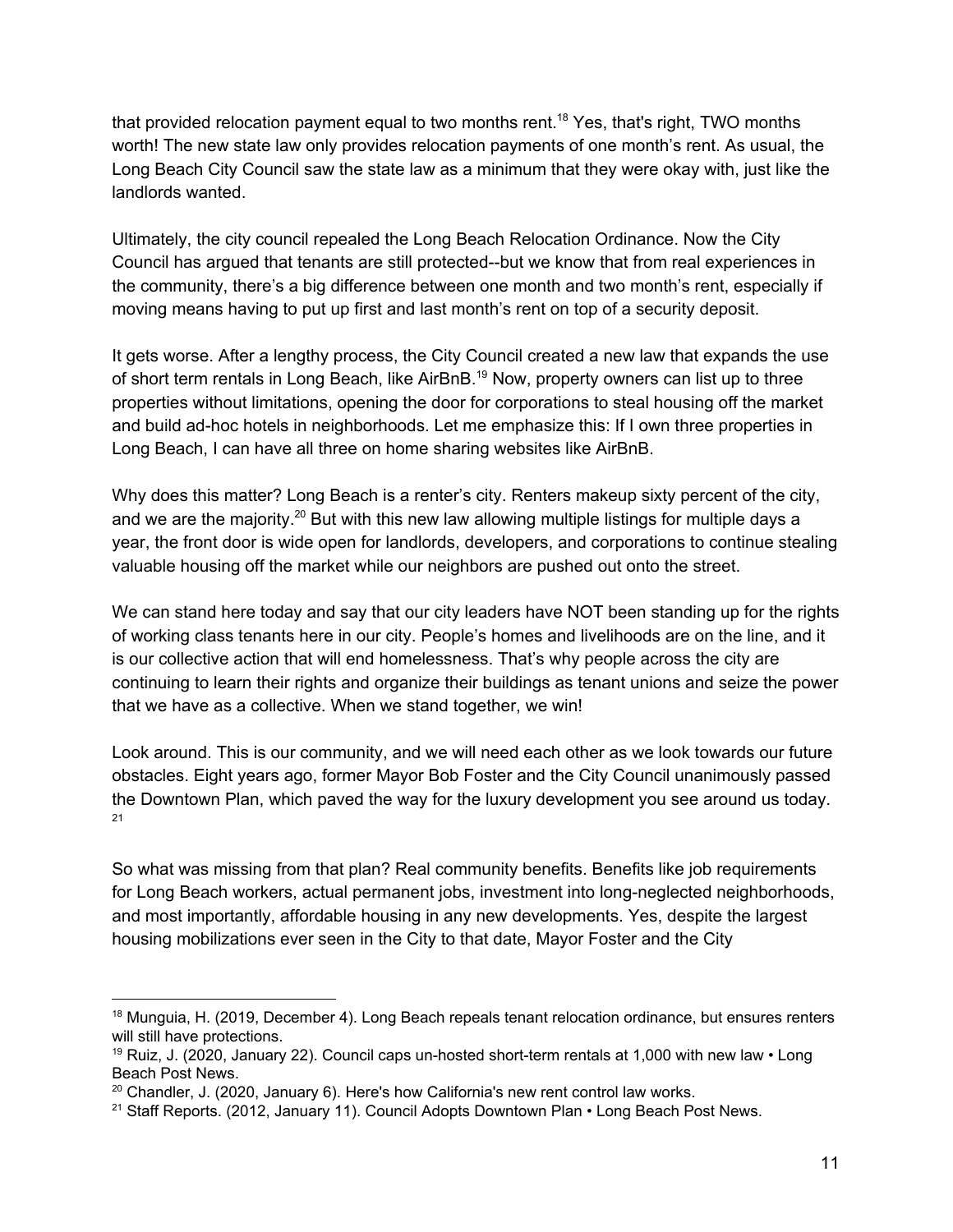Council--which included Mayor Robert Garcia when he was a city councilmember--REFUSED to include ANY affordable housing in the Downtown Plan.

And here we are in a housing crisis. With the Angel's no longer coming to Long Beach, Mayor Robert Garcia called on the City Council and staff to start drafting a new Downtown Plan 2.0 later this year which would include the elephant lot and potential redevelopment.<sup>22</sup> If we have what's around us as a testament to what unchecked and inequitable development looks like, we cannot allow this to happen again. We need affordable housing now!

The fact of the matter is, Long Beach is and has continued to be severely behind in building affordable housing. Out of the 7,048 affordable units needed to be built in Long Beach between 2013 and 2021 only 1,650 building permits have been issued as of December 2017. $^{23}$  That means 77% of the affordable housing the City said we would have to build by 2021 hasn't even had a permit issued. $24$  No more gentrification plans! We need a community plan!

In the months ahead, we will have significant housing policy battles, including the fight for Inclusionary Zoning so we can require developers in all parts of the city to provide affordable housing units in new projects. We don't know what will happen, but we know that the people, united, will never be defeated.

# **ACT 4: CALL TO ACTION**

#### **AUDRENA**

Something I've learned in my life is that egos come and go. But movements--movements last beyond lifetimes. It's easy to get mad, and it's easy to get worked up. The question then becomes: "so what are you going to do about it?"

If we want to know what the next decade looks like, we must look to the past and learn from our triumphs and failures. The power and the energy in this room is electric, and just as it has done over the last eight years, it will propel us into the next year of building the world we know is possible. Let us remember the words of Frederick Douglass: "Power concedes nothing without a demand. It never did and it never will."

In 2019, fifty community leaders graduated from the Long Beach Rising leadership training to become future organizers for racial, social, and economic justice in their communities. Concession stand workers at the Long Beach Convention Center fought and won a union to

https://lbpost.com/longbeachize/addison-inclusionary-ordinance-affordable-housing-dtlb  $24$  IBID

<sup>&</sup>lt;sup>22</sup> Pimentel, J. (2020, January 15). After Angels 'Bummer,' Long Beach Looks To Elephant Lot For New Plan. Retrieved from

[https://www.bisnow.com/los-angeles/news/commercial-real-estate/after-angels-spurn-long-beach-city-pre](https://www.bisnow.com/los-angeles/news/commercial-real-estate/after-angels-spurn-long-beach-city-prepares-plan-for-waterfront-elephant-lot-102538) [pares-plan-for-waterfront-elephant-lot-102538](https://www.bisnow.com/los-angeles/news/commercial-real-estate/after-angels-spurn-long-beach-city-prepares-plan-for-waterfront-elephant-lot-102538)

<sup>&</sup>lt;sup>23</sup> Addison, B. (2019, July 11). What the City's inclusionary ordinance-essential for easing affordability in housing-could look like • Longbeachize. Retrieved from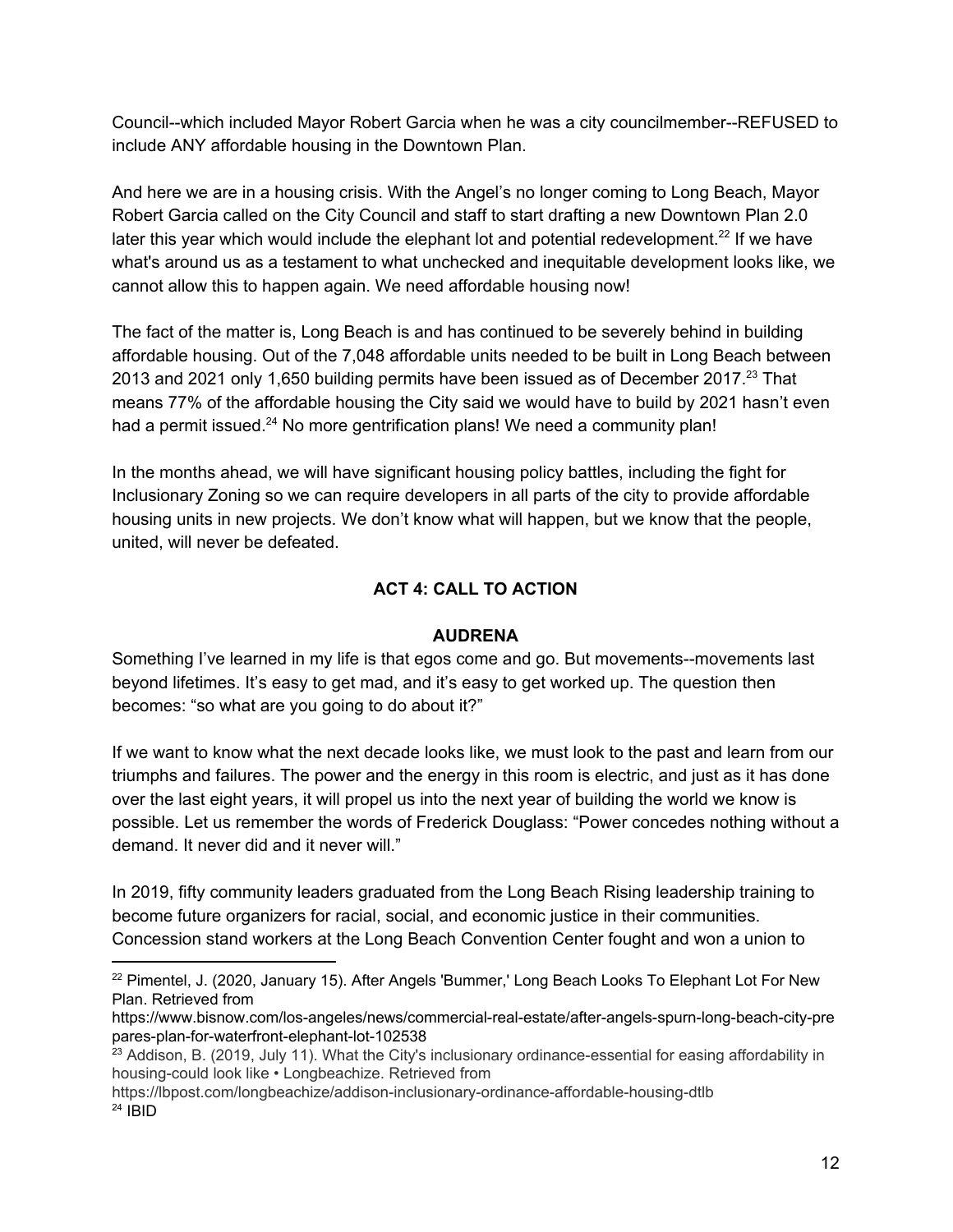have a voice on the job. We don't need to look far to be inspired into action, but it's up to us to rise up to the challenges ahead of us.

### **MAYRA**

Tonight, we've recounted the obstacles that lie in the path of our collective vision, and the community wins driven by people power. Now, we ask that you all commit to three important tasks that will move us closer to a more just society.

First: let's get counted in the 2020 Census! The census gives us a picture of who lives in our country. It's a process that takes place every 10 years in which we literally count everyone living in the nation of ALL ages, races, immigration statuses, and ethnic groups. No matter who you are, we ALL count and we are all important in the eyes of the census.

The information collected in the census is used to make important decisions like how much money our schools should receive and how much goes to support health care for our loved ones. The count will also determine our political representation, everything from U.S. Congress, to State Representatives, and even City Council districts. Once the census count is completed, Long Beach will undergo a community redistricting process to redraw the city council districts that will define us for the next decade.

Long Beach has much to gain if we are all counted, and much to lose if we aren't. In fact, during the last census count, Los Angeles County lost more than \$650 million dollars because too many people didn't participate and were not counted.<sup>25</sup> Too many people from our neighborhoods in Central, West, and North Long Beach have historically not been counted in the census. We cannot let that happen this time around. It's time to change that. And because census information is used to make important decisions for the next 10 years, so much is at stake for Long Beach and our families.

Those who work hard to silence the voices and deny votes of our communities are also working hard to keep us from participating in the census. There's also real barriers like distrust in the government, language access, and access to the internet. But don't be intimidated: your information is protected by law and cannot be shared with anyone, including other government agencies or the courts. And our community leaders are making sure that laws are followed and that your information is kept safe.

By joining the We Count Long Beach campaign, we can all ensure our households and neighbors get counted in the 2020 Census. We'll need all of you to help spread the word and get everyone informed and counted! Participating in the census is standing up and saying we are here and we matter. Stand up for your children, for your friends, and for yourself by making

<sup>&</sup>lt;sup>25</sup> USC Center for Social Innovation. (2020). Every Angeleno Counts: The 2020 Census in Los Angeles. Retrieved from

https://usc.data.socrata.com/stories/s/Every-Angeleno-Counts-The-2020-Census-in-Los-Angel/anyu-vh6b /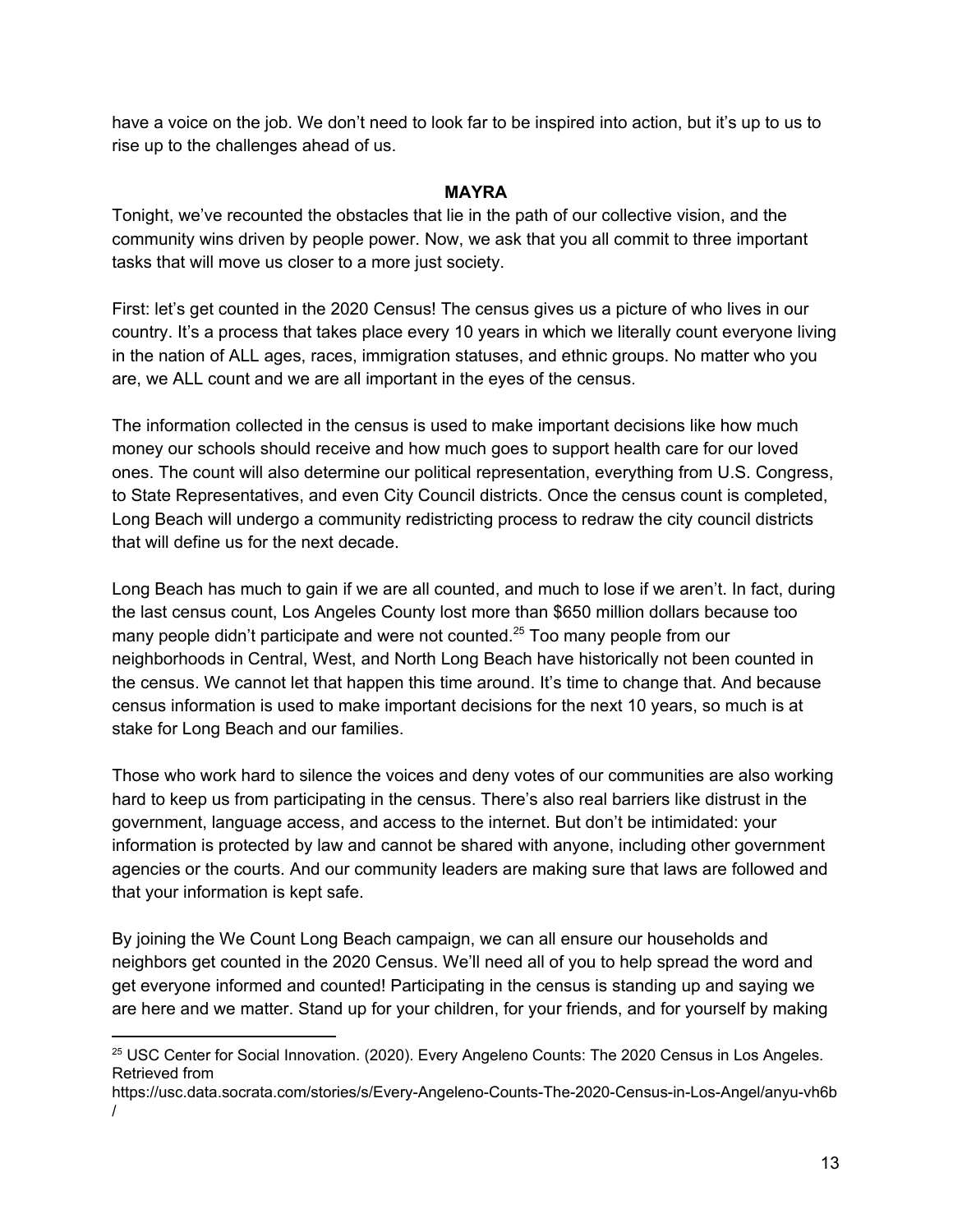sure you are counted. All of us in Long Beach have a duty to participate in the census. Stand up! Stand up and make some noise if you are committed to getting counted!

### **AUDRENA**

Second: let's get out the vote! Whether you are able to vote in our democracy or not, we all have a role to play in lifting our communities up. In addition to this March being our statewide presidential primary, voters in Long Beach city council districts two, six, and eight will be voting on who will be their city council members. These are all pivotal seats that represent some of the most working class neighborhoods in the city, including Martin Luther King, Jr. Park, Wrigley, Cambodia Town, the Carmelitos, and the 10th street corridor.

In addition, two school board seats are up for grabs at the Long Beach Unified School District Board of Education, with one representing Central and Westside Long Beach and the other representing East Long Beach. Since school board members never face term limits<sup>26</sup>, the fact that these are open seats are a big deal with the winners potentially impacting our schools for many years to come.

Now figuring out who to vote for and where people are at on the issues can sometimes be a challenge, especially in local elections. That's why the Long Beach Rising coalition and VoiceWaves Youth Media have compiled a candidate survey in English, Spanish, and Khmer that is accessible online to all. Are you wondering where the city council candidates stand on youth investment, renters rights, the 710 freeway expansion, workers rights, and more? Help us share the candidate guide far and wide so voters in the second, sixth, and eighth districts can be informed voters! Tonight we have printed a sample of some of these questions, which we will be handing out on your way out of the sanctuary. Remember to pick it up!

Beyond candidates, we have key ballot measures that will help us move our unifying vision forward. On the March ballot, Measure R will bring much-needed justice reform to Los Angeles County. If we can pass Measure R, we will invest in rehabilitation and mental health treatment, reduce the jail population, and root out corruption to prevent abuses by the Jails and Sheriff's Department. In November 2020, Schools and Communities First will close those corporate loopholes and make corporations pay their fair share. Make some noise if you're ready to vote to reform LA jails and transform the way we fund schools and communities!

Pretty big stuff, right? My grandmother used to tell me: "keep living, it gets more interesting." These are all of course big opportunities, but biggest of all: the way we vote in California is changing. Instead of traditional polls on election day, Long Beach voters can vote at any Vote Center across the city and county. Raise your hand if you got one of those county voter guides in the mail?

<sup>&</sup>lt;sup>26</sup> ARTICLE XXII. - EDUCATION. (2020). Long Beach Municipal Code. Retrieved from https://library.municode.com/ca/long\_beach/codes/city\_charter?nodeId=CH\_ARTXXIIED